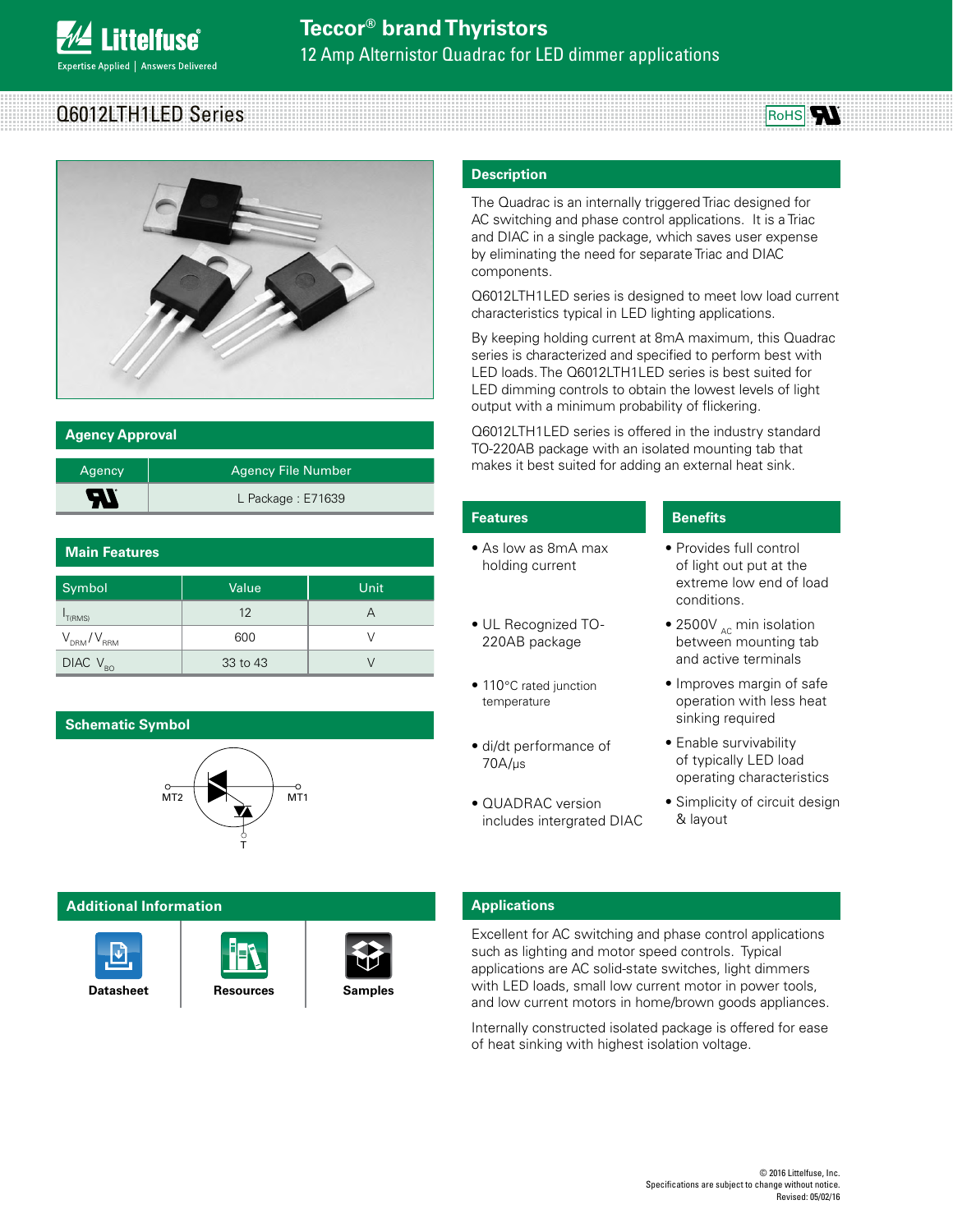

## **Absolute Maximum Ratings**

| Symbol                    | Parameter                                 | Value                                                               | Unit       |                |  |
|---------------------------|-------------------------------------------|---------------------------------------------------------------------|------------|----------------|--|
| T(RMS)                    | RMS forward current                       | $Tc = 90^{\circ}C$                                                  | 12         | A              |  |
| 'TSM                      | Peak non-repetitive surge current         | single half cycle; $f = 50Hz$ ;<br>$T1$ (initial) = 25 $^{\circ}$ C | 110        | А              |  |
|                           |                                           | single half cycle; $f = 60$ Hz;<br>$T1$ (initial) = 25°C            | 120        |                |  |
| $l^2t$                    | $l2t$ value for fusing                    | $t_{0} = 8.3$ ms                                                    | 60         | $A^2s$         |  |
| di/dt                     | Critical rate-of-rise of on-state current | $f = 60$ Hz; T <sub>1</sub> = 110 °C                                | 70         | $A/\mu s$      |  |
| $I_{GM}$                  | Peak gate current                         | $T_{1} = 110^{\circ}C$                                              | 1.5        | $\overline{A}$ |  |
| $\mathsf{F}_{\text{stg}}$ | Storage temperature range                 |                                                                     | -40 to 150 | °C             |  |
|                           | Operating junction temperature range      |                                                                     | -40 to 110 | $^{\circ}C$    |  |

## **Electrical Characteristics** (T<sub>J</sub> = 25°C, unless otherwise specified) – Alternistor Quadrac

| Symbol   | <b>Test Conditions</b>                                                  |      | Value | Unit      |
|----------|-------------------------------------------------------------------------|------|-------|-----------|
| 'н       | $I_r = 20 \text{mA}$ (initial)                                          | MAX. | 8     | mA        |
| dv/dt    | $V_p = V_{pRM}$ ; gate open; T <sub>j</sub> =110°C                      | MIN. | 45    | $V/\mu s$ |
| dv/dt(c) | di/dt(c) = $0.54 \times I_{\text{T(rms)}}$ / ms; T <sub>J</sub> = 110°C | MIN. |       | $V/\mu s$ |
|          | (note 1)                                                                | TYP. |       | μs        |

(1) Reference test circuit in figure 7 and waveform in figure 8;  $C_{\tau}$  = 0.1µF with 0.1µs rise time.

## **Trigger DIAC Specifications** Symbol | Test Conditions Value Unit Value Unit ΔV<sub>BO</sub> | Breakover Voltage Symmetry | MAX. | 3 | V  $V_{B0}$  Breakover Voltage, forward and reverse MIN. 33 V  $MAX.$  43 [ΔV±] Dynamic Breakback Voltage, forward and reverse (note 1) MIN. 6 5 V  $I_{\rm BO}$ Peak Breakover Current and MAX. (a) 25 UA  $C_{\tau}$  and  $C_{\tau}$  are a Trigger Firing Capacitance and  $\vert$  MAX.  $\vert$  0.1  $\vert$  uF

(1) Reference test circuit in figure 7 and waveform in figure 8.

| <b>Static Characteristics</b> |                                                     |                    |      |       |      |
|-------------------------------|-----------------------------------------------------|--------------------|------|-------|------|
| Symbol                        | <b>Test Conditions</b>                              |                    |      | Value | Unit |
| $\mathsf{V}_{\mathsf{TM}}$    | $I_T = 1.41 \times I_{T(rms)}$ A; $t_p = 380 \mu s$ |                    | MAX. | 1.6   |      |
| $I_{DRM}/I_{RRM}$             |                                                     | $T = 25^{\circ}C$  |      | 10    |      |
|                               | $V_{DRM}$ / $V_{RRM}$                               | $T = 110^{\circ}C$ | MAX. | 1000  | μA   |

## **Thermal Resistances** Symbol Parameter Parameter (Parameter Parameter Parameter Parameter Parameter Parameter Parameter Parameter Par  $R_{\theta(J-C)}$  and  $R_{\theta(J-C)}$  are  $\theta$  and  $\theta$  are  $\theta$  are  $\theta$  are  $\theta$  are  $\theta$  are  $\theta$  are  $\theta$  and  $\theta$  are  $\theta$  are  $\theta$  are  $\theta$  are  $\theta$  are  $\theta$  and  $\theta$  are  $\theta$  are  $\theta$  are  $\theta$  are  $\theta$  are  $\theta$  are  $\theta$  and  $\theta$  $R_{\theta(J-A)}$  Junction to ambient 50  $\sim$  °C/W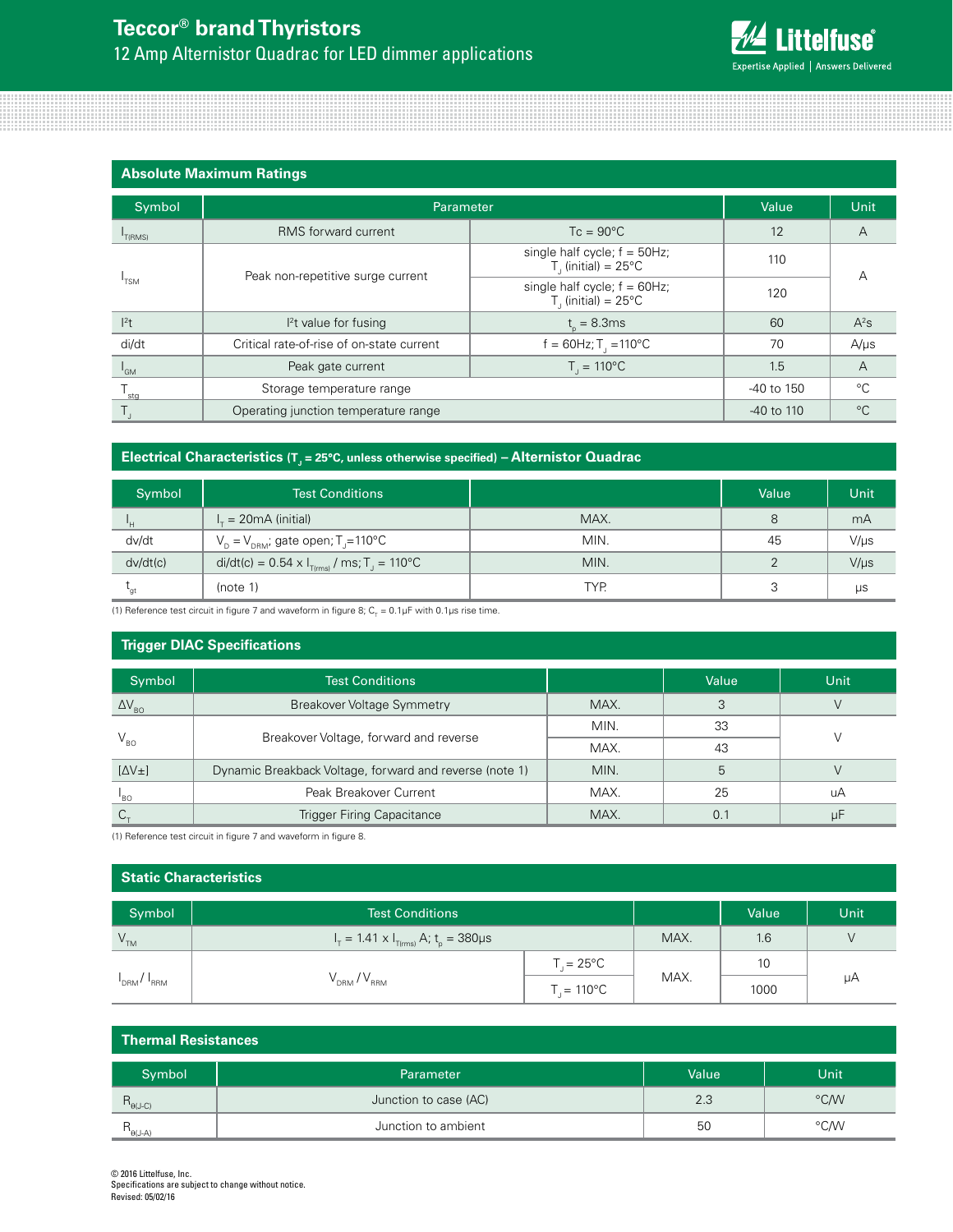



**Figure 3: Power Dissipation vs. RMS On-State Current (Typical)**



### **Figure 5: Surge Peak On-State Current vs. Number of Cycles**









Supply Frequency: 60Hz Sinusoidal Load: Resistive

RMS On-State Current:  $[I_{T(\text{RMS})}]$ : Maximum Rated Value at Specific Case Temperature

Notes:

- 1. Gate control may be lost during and immediately following surge current interval.
- 2. Overload may not be repeated until junction temperature has returned to steady-state rated value.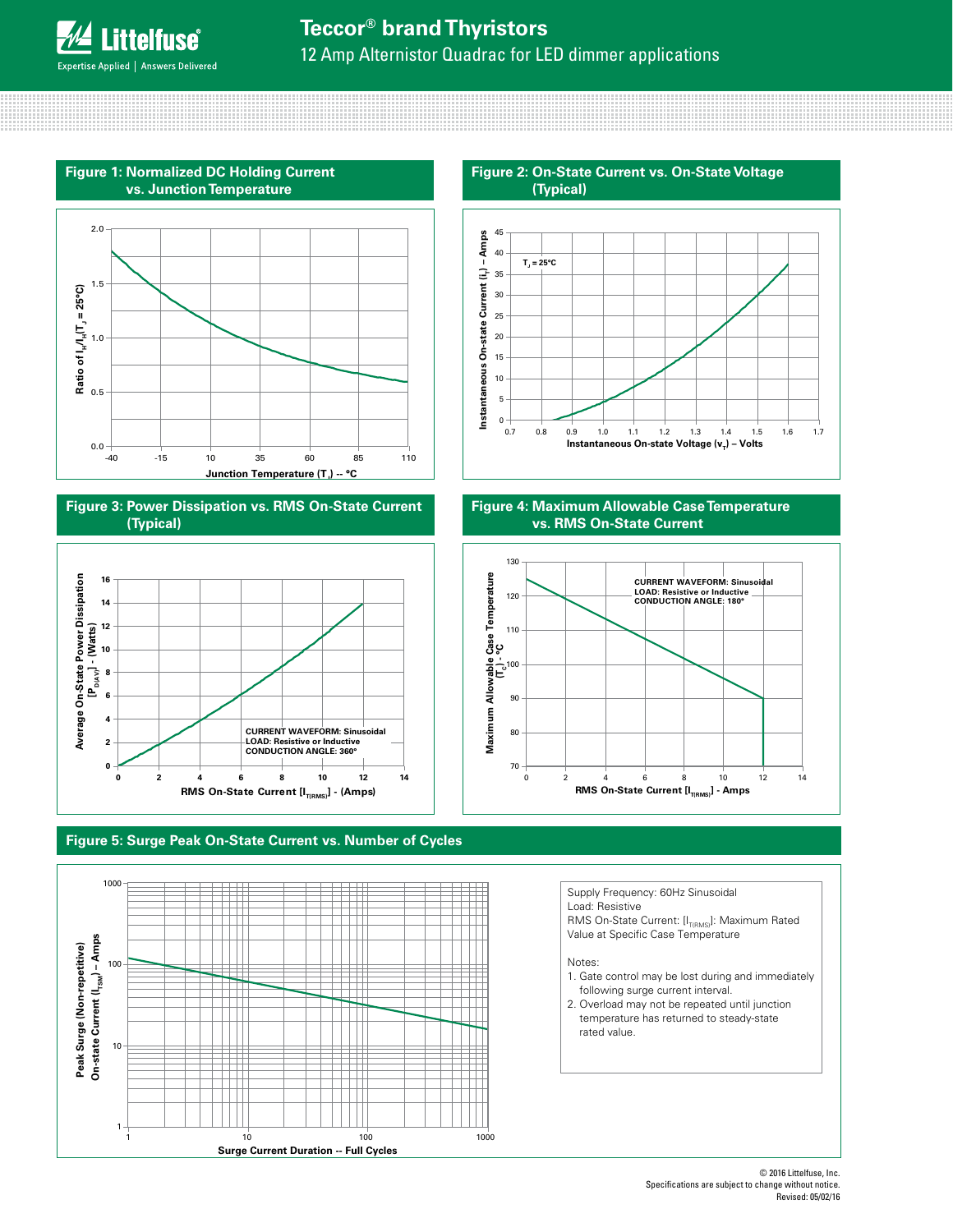

## Figure 6: DIAC V<sub>BO</sub> Change vs. Junction Temperature

## **Figure 7: Test Circuit**





## **Figure 8: Test Circuit Waveform**



**Figure 9: Peak Output Current vs Triggering Capacitance (Per Figure 7)**

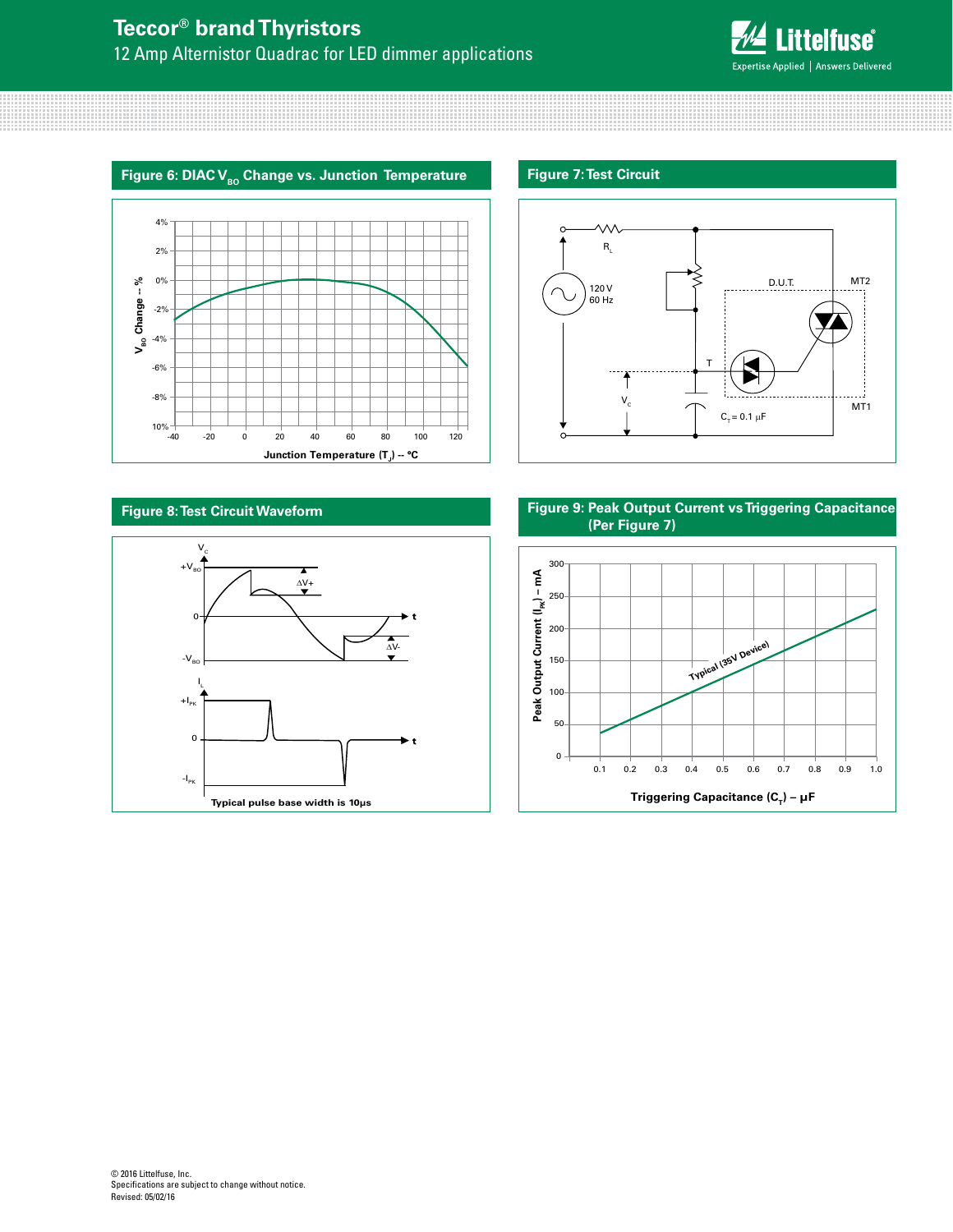## **Soldering Parameters**

| <b>Reflow Condition</b>                                   |                                           | Pb - Free assembly |  |
|-----------------------------------------------------------|-------------------------------------------|--------------------|--|
|                                                           | - Temperature Min (T <sub>s(min)</sub> )  | 150°C              |  |
| Pre Heat                                                  | - Temperature Max (T <sub>s(max)</sub> )  | $200^{\circ}$ C    |  |
|                                                           | -Time (min to max) $(t_s)$                | $60 - 180$ secs    |  |
| Average ramp up rate (Liquidus Temp)<br>$(T1)$ to peak    |                                           | 5°C/second max     |  |
| $T_{S(max)}$ to $T_{L}$ - Ramp-up Rate                    |                                           | 5°C/second max     |  |
| Reflow                                                    | -Temperature (T <sub>1</sub> ) (Liquidus) | $217^{\circ}$ C    |  |
|                                                           | -Temperature (t <sub>1</sub> )            | $60 - 150$ seconds |  |
| Peak Temperature $(T_p)$                                  |                                           | 260°C +0/-5        |  |
| Time within 5°C of actual peak<br>Temperature $(t_{n})$   |                                           | $20 - 40$ seconds  |  |
| Ramp-down Rate                                            |                                           | 5°C/second max     |  |
| Time 25 $\degree$ C to peak Temperature (T <sub>o</sub> ) |                                           | 8 minutes Max.     |  |
| Do not exceed                                             |                                           | $280^{\circ}$ C    |  |



| <b>Physical Specifications</b> |                                                                  |  |
|--------------------------------|------------------------------------------------------------------|--|
| <b>Terminal Finish</b>         | 1005 Matte Tin-plated                                            |  |
| <b>Body Material</b>           | UL Recognized epoxy meeting<br>flammability classification 94v-0 |  |
| <b>Lead Material</b>           | Copper Alloy                                                     |  |

## **Design Considerations**

Careful selection of the correct device for the application's operating parameters and environment will go a long way toward extending the operating life of the Thyristor. Good design practice should limit the maximum continuous current through the main terminals to 75% of the device rating. Other ways to ensure long life for a power discrete semiconductor are proper heat sinking and selection of voltage ratings for worst case conditions. Overheating, overvoltage (including dv/dt), and surge currents are the main killers of semiconductors. Correct mounting, soldering, and forming of the leads also help protect against component damage.

#### Test **Specifications and Conditions High Temperature Voltage Blocking** MIL-STD-750: Method 1040, Condition A Rated  $V_{DRM}$  (VAC-peak), 110°C, 1008 hours **Temperature Cycling** MIL-STD-750: Method 1051 -40°C to 150°C, 15-minute dwell, 100 cycles **Biased Temperature & Humidity** EIA/JEDEC: JESD22-A101 320VDC, 85°C, 85%RH, 1008 hours **High Temp Storage** MIL-STD-750: Method 1031 150°C, 1008 hours **Low-Temp Storage** | -40°C, 1008 hours **Resistance to Solder Heat** MIL-STD-750: Method 2031 260°C, 10 seconds **Solderability** ANSI/J-STD-002, Category 3, Test A **Lead Bend** MIL-STD-750: Method 2036, Condition E

## **Environmental Specifications**